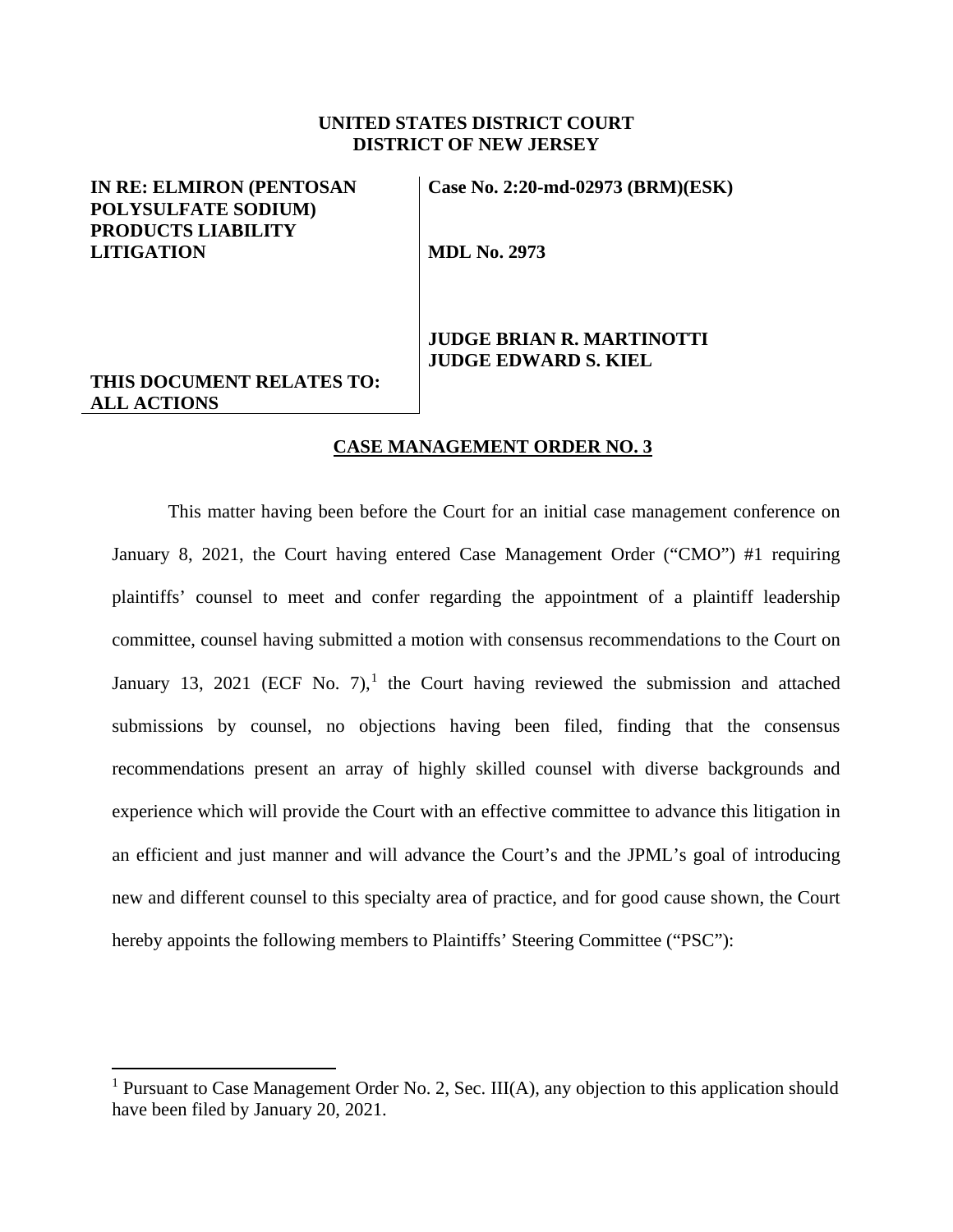1. *Plaintiffs' Co-Lead Counsel.* Virginia E. Anello of Douglas & London, P.C., Parvin Aminolroaya of Seeger Weiss LLP and Paul Pennock of Morgan & Morgan, P.A. shall serve as Co-Lead Counsel of the PSC.

2. *Plaintiffs' Liaison Counsel.* Chirali Patel of Carella Byrne Cecchi Brody & Agnello, P.C. shall serve as Plaintiffs' Liaison Counsel.

3. *Plaintiffs' Committees.* Further, this Court hereby appoints a Plaintiffs' Executive Committee and a Plaintiffs Steering Committee ("PEC" and "PSC" respectively) which shall consist of the following attorneys and their respective law firms, in addition to Lead and Liaison counsel set forth above:

## **Plaintiffs Executive Committee ("PEC") Members:**

#### **Timothy M. O'Brien (Chair of Discovery)**

Levin Papantonio Rafferty Proctor Buchanan O'Brien Barr Mougey, P.A. 316 South Baylen St. Pensacola, FL 32502 Phone: (850) 435-7084 Fax: (850) 435-6084 Email: [tobrien@levinlaw.com](mailto:tobrien@levinlaw.com)

## **W. Mark Lanier (Chair of Trial Preparation and Trial)**

Lanier Law Firm, P.C. 6810 Cypress Creek Parkway Houston TX 77064 Phone: (713) 659-5200 Fax: (713) 659-2204 Email: [WML@lanierlawfirm.com](mailto:WML@lanierlawfirm.com)

## **Paola Pearson**

Anapol Weiss One Logan Square 130 N. 18th Street, Suite 1600 Philadelphia, PA 19103 Phone: (215) 790-4554 Fax: (215) 875-7719 Email: [ppearson@anapolweiss.com](mailto:ppearson@anapolweiss.com)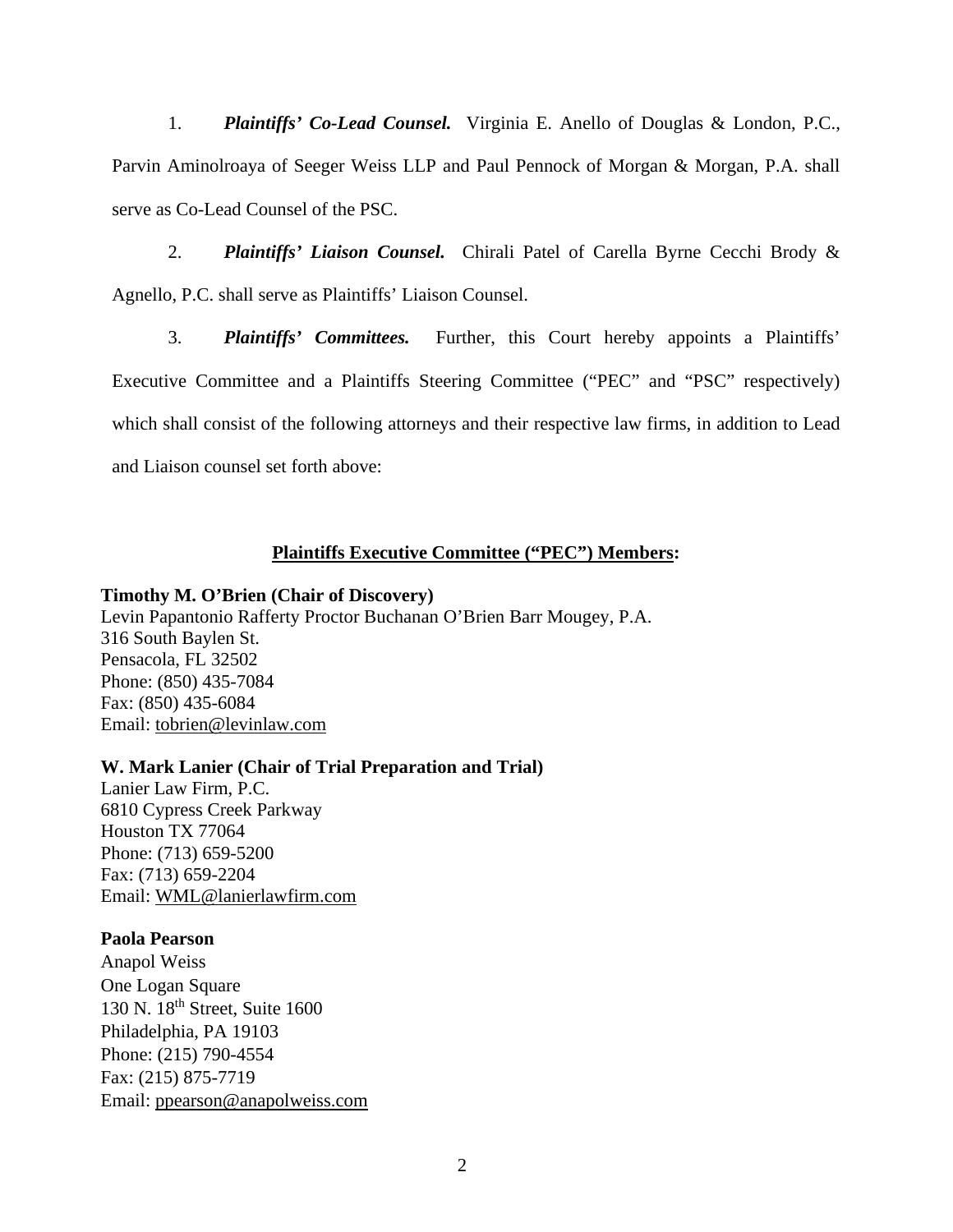## **Melanie H. Muhlstock**

Parker Waichman, LLP 6 Harbor Park Drive Port Washington, NY 11050 Phone: (516) 466-6500 Fax: (516) 723-4729 Email: mmuhlstock@yourlawyer.com

## **D. Nicole Guntner**

Aylstock, Witkin, Kreis & Overholtz, PLLC 17 East Main Street, Suite 200 Pensacola, FL 32502 Phone: [\(850\) 202-1010](tel:(850)%20202-1010) Fax: [\(850\) 916-7449](tel:(850)%20916-7449) Email: [NGuntner@awkolaw.com](mailto:NGuntner@awkolaw.com)

## **Danielle Gold**

Weitz & Luxenberg, P.C. 700 Broadway New York, NY 10003 Phone: (212) 558-5500 Fax: (212) 344-5461 Email: [dgold@weitzlux.com](mailto:dgold@weitzlux.com)

## **Rachel L. Shkolnik**

Napoli Shkolnik, PLLC 360 Lexington Avenue, 11th Floor New York, NY 10017 Phone: (212) 397-1000 Ext. 1050 Fax: (888) 870-2757 Email: [rachels@napolilaw.com](mailto:rachels@napolilaw.com)

# **Plaintiffs Steering Committee ("PSC") Members:**

# **Aimee Wagstaff**

Andrus & Wagstaff, P.C. 7171 West Alaska Drive Lakewood, CO 80226 Phone: (720) 208-9414 Fax: (303) 376-6361 Email: [aimee.wagstaff@andruswagstaff.com](mailto:aimee.wagstaff@andruswagstaff.com)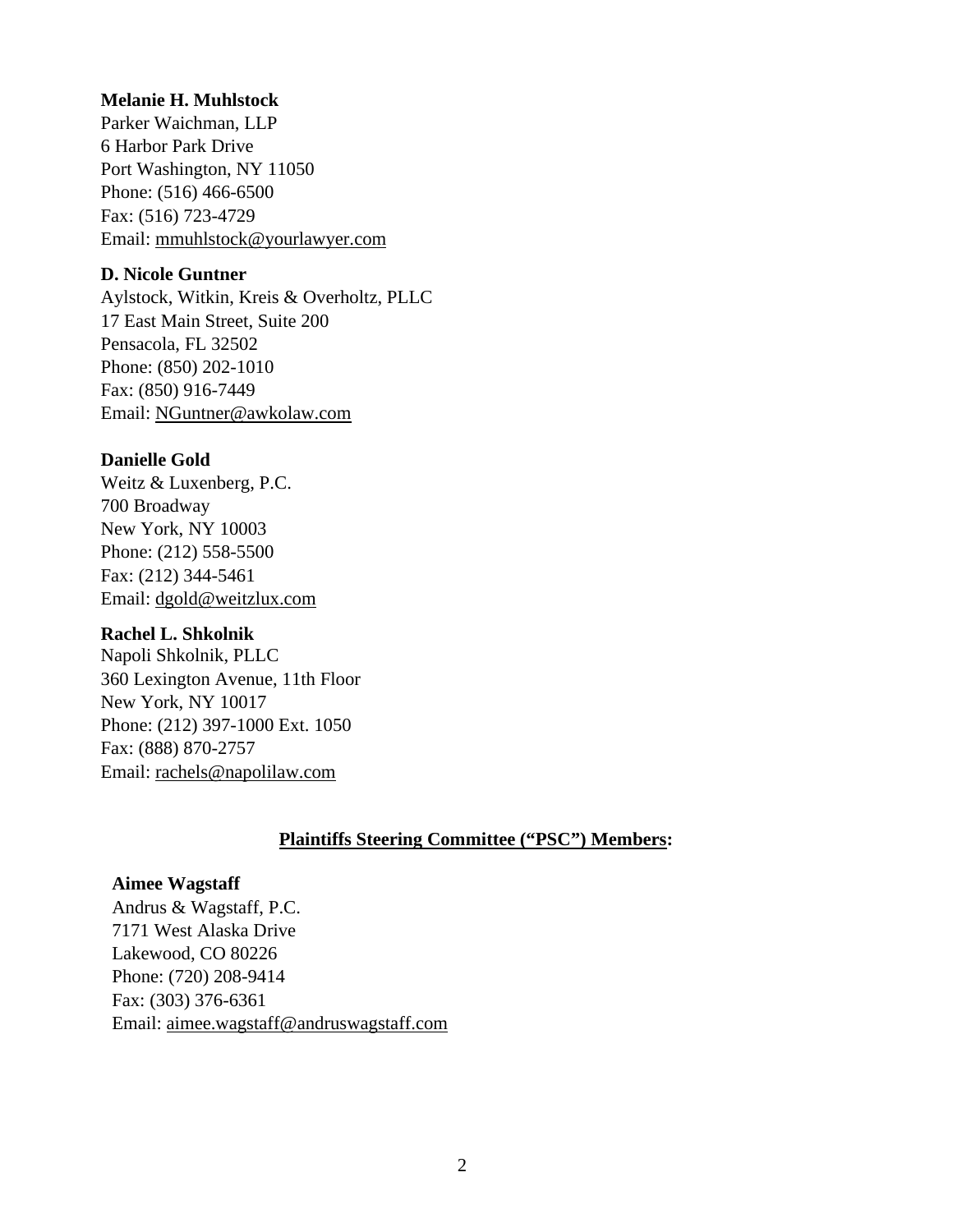#### **Emily Acosta**

Levy Konisgberg, LLP 800 Third Avenue, 11th Floor New York, NY 10022 Phone: (212) 605-6200 Fax: (212) 605-6253 Email: [EAcosta@levylaw.com](mailto:EAcosta@levylaw.com)

## **Francisco R. Maderal**

Colson Hicks Edison 255 Alhambra Circle Penthouse Coral Gables, FL 33134 Phone: (305) 476-7400 Fax: (305) 476-7444 Email: [frank@colson.com](mailto:frank@colson.com)

## **Danielle Mason**

Sanders Phillips Grossman, LLC 100 Garden City Plaza, Suite 500 Garden City, NY 11530 Phone: (888) 910-0844 Fax: (516) 741-0128 Email: [dmason@thesandersfirm.com](mailto:dmason@thesandersfirm.com)

## **Sindhu Daniel**

Grant & Eisenhofer, P.A. 123 Justison Street,  $6<sup>th</sup>$  Floor Wilmington, DE 19801 Phone: (302) 622-7033 Fax: (302) 622-7100 Email: [sdaniel@gelaw.com](mailto:sdaniel@gelaw.com)

#### **Anne Callis**

Holland Law Firm 211 N Broadway Suite 2625 St. Louis, MO 63102 Phone: (618) 452-1323 Fax: (618) 452-8024 Email: [acallis@hollandtriallawyers.com](mailto:acallis@hollandtriallawyers.com)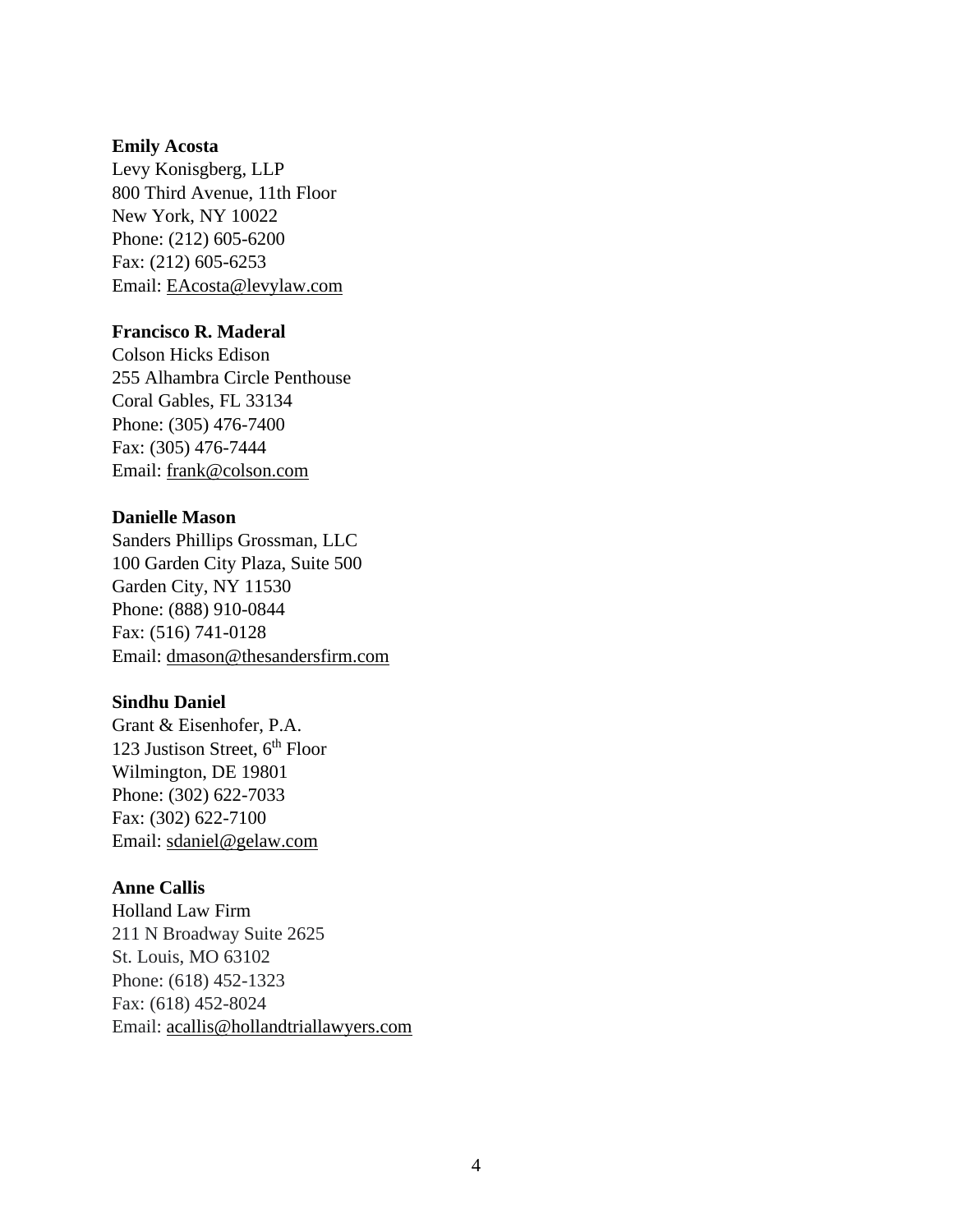#### **Robert J. Drakulich**

The Drakulich Firm, APLC 2727 Camino del Rio South, Suite 322 San Diego, California 92108 Phone: (858) 755-5887 Fax: (858) 755-6456 Email: [rjd@draklaw.com](mailto:rjd@draklaw.com)

## **Catherine Hilliard**

Hilliard Martinez Gonzales, LLP 719 S Shoreline Blvd, Corpus Christi, TX 78401 Phone: (361) 882-1612 Fax: (361) 882-3015 Email: [catherine@hmglawfirm.com](mailto:catherine@hmglawfirm.com)

#### **Megan Moore**

Pulaski Kherkher, PLLC 2925 Richmond Avenue Suite 1725 Houston, TX 77098 Phone: (832) 690-4024 Fax: (713) 664-7543 Email: [megan@pulaskilawfirm.com](mailto:megan@pulaskilawfirm.com)

#### **Scott Morgan**

Schlicter Board & Denton, LLP 100 South Fourth Street, Suite 1200 Saint Louis, MO 63102 Phone: (314) 621-6115 Fax: (314) 621-7151 Email: [smorgan@uselaws.com](mailto:smorgan@uselaws.com)

#### **Ruth Rizkalla**

The Carlson Law Firm 200 Pier Avenue, Suite 126 Hermosa Beach, CA 90254 Phone: (866) 515-7369 Fax: (254) 526-2325 Email: [RRizkalla@carlsonattorneys.com](mailto:RRizkalla@carlsonattorneys.com)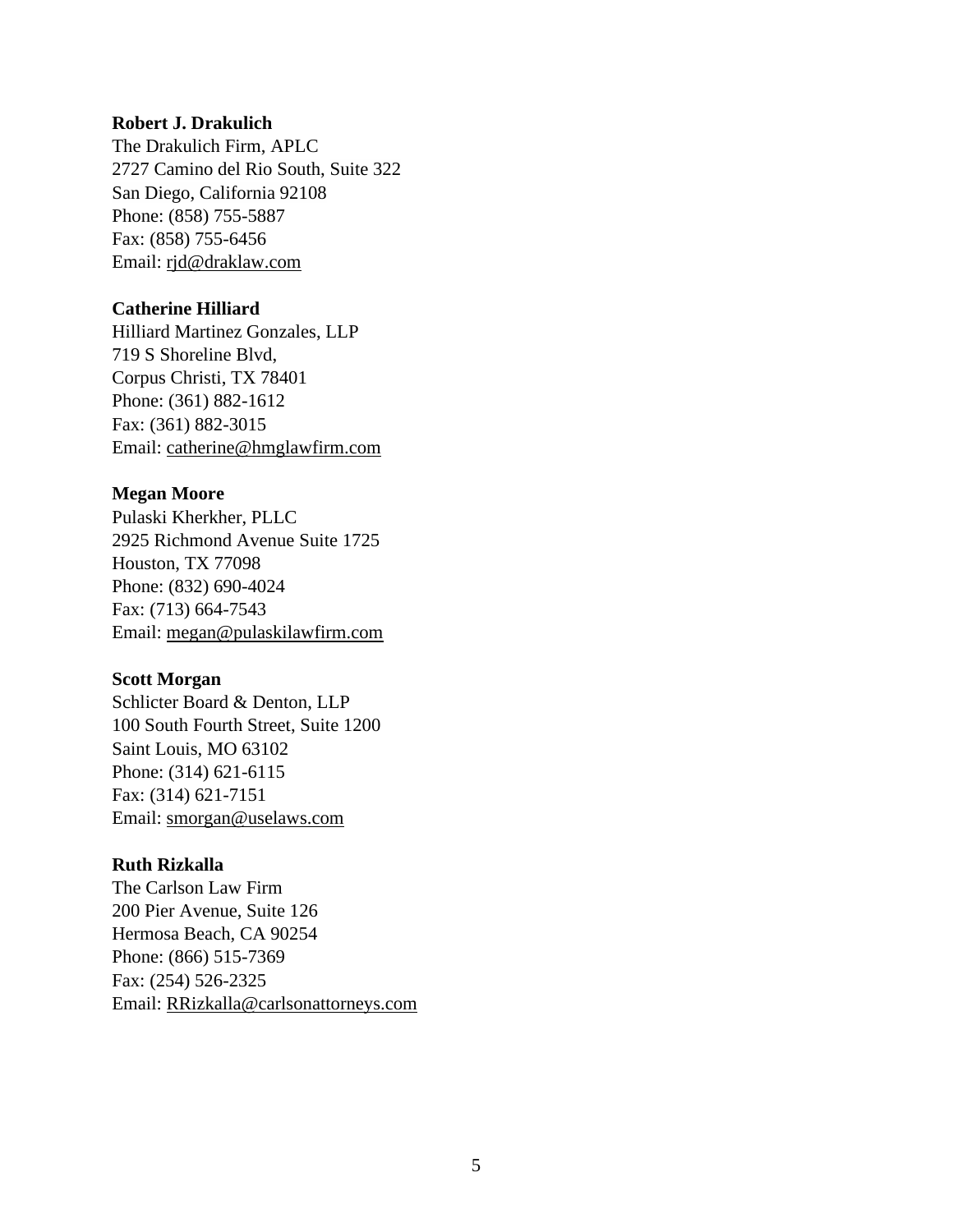#### **Thomas P. Valet**

Rappaport, Glass, Levine, & Zullo, LLP 1355 Motor Parkway Islandia, NY 11749 Phone: (631) 293-2300 Fax: (631) 293-2918 Email: [tvalet@rapplaw.com](mailto:tvalet@rapplaw.com)

#### **Melanie S. Bailey**

Burg Simpson Eldredge Hersh & Jardine, P.C. 201 East 5th Street, Suite 1340 Cincinnati, Ohio 45202 Phone: (513) 852-5600 Fax: (513) 852-5611 Email: [mbailey@burgsimpson.com](mailto:mbailey@burgsimpson.com)

#### **Nina Towle Herring**

Cory Watson Attorneys 2131 Magnolia Ave S Birmingham, AL 35205 Phone: (205) 271-7151 Fax: (205) 324-7896 Email: [nherring@corywatson.com](mailto:nherring@corywatson.com)

4. The appointment to the PSC is of a personal nature. Accordingly, the above appointees cannot be substituted by other attorneys, including members of the appointee's law firm, to perform the PSC's exclusive functions, such as committee meetings and court appearances, except with prior Court approval.

5. In addition to their duties as PEC and PSC members, the Court appoints Paola Pearson as Federal-State liaison to the state court litigants in the State of Pennsylvania and Emily Acosta as Federal-State liaison to state court litigants in the State of New Jersey. The Court will hereafter expand upon the expectations it has for these roles.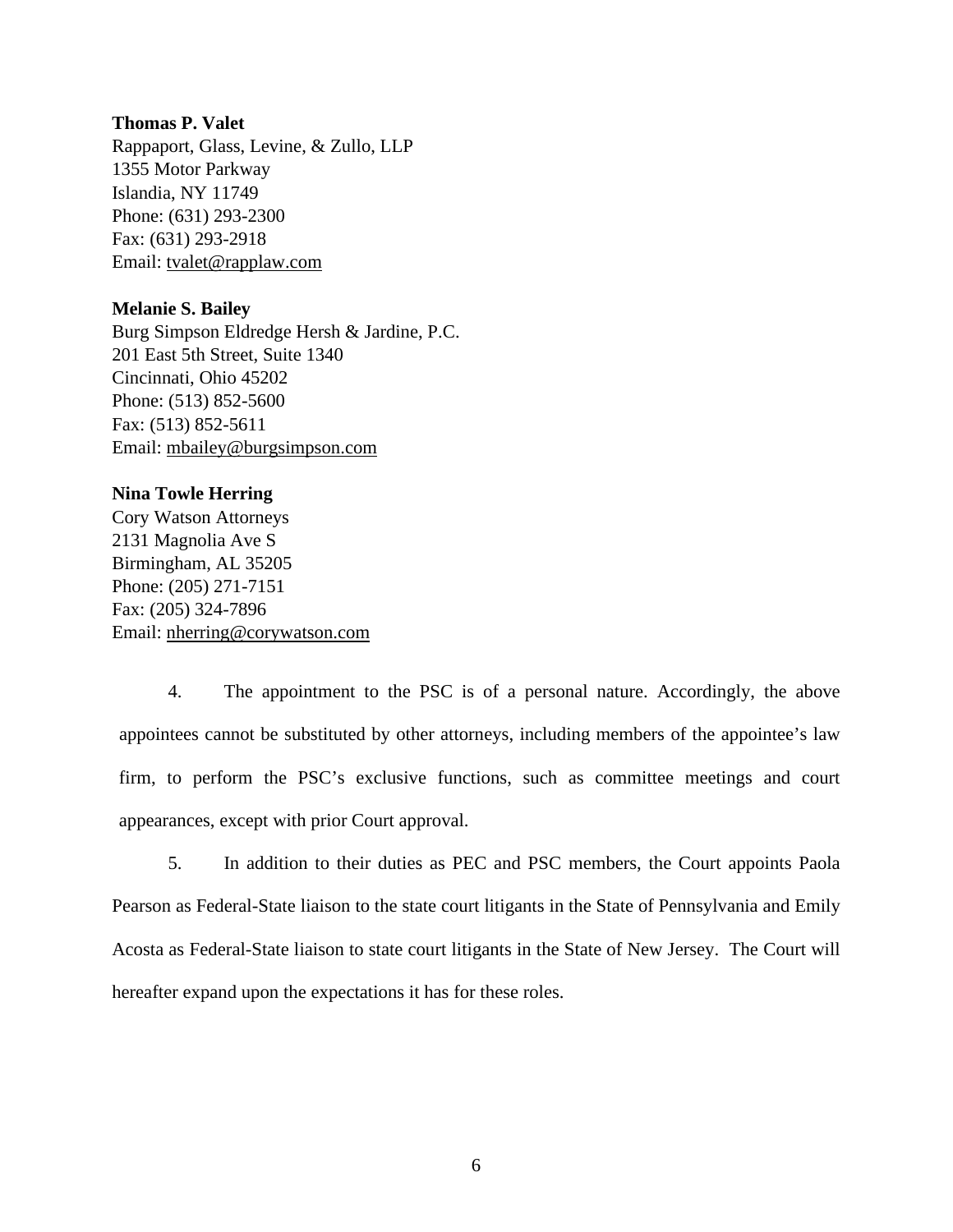#### **Duties of Co-Lead Counsel**

6. In CMO #1, the Court identified certain responsibilities of the PSC, and these duties are incorporated and adopted herein by reference. To ensure that these duties are carried out, it shall be Co-Lead Counsel's duty to coordinate the responsibilities of both the PEC and PSC, in accordance with the responsibilities identified by the Court in CMO #1 as well as other responsibilities that may exist, schedule PEC and PSC meetings, keep minutes of these meetings, appear at periodic court noticed status conferences, and to perform other necessary substantive, administrative or logistic functions to ensure the functions of the PEC and PSC are conducted in an efficient and professional manner. Co-Lead counsel duties include conducting the litigation and coordinating the efforts of the PEC and PSC in conducting the litigation, including, but not limited to, the following:

#### **Discovery**

- a. Initiate, coordinate, and conduct all pretrial discovery on behalf of all Plaintiffs who file actions in this Court or that are transferred to this Court pursuant to 28 U.S.C. § 1407 related to Elmiron.
- b. Develop and propose to the Court schedules for the commencement, execution, and completion of all discovery on behalf of all Plaintiffs.
- c. Initiate, coordinate, and cause to be issued in the name of all Plaintiffs the necessary discovery requests, motions, and subpoenas pertaining to any witness and documents needed to properly prepare for the pretrial of relevant issues found in the pleadings of this litigation.
- d. Conduct all discovery in a coordinated, efficient, and consolidated manner on behalf and for the benefit of all plaintiffs.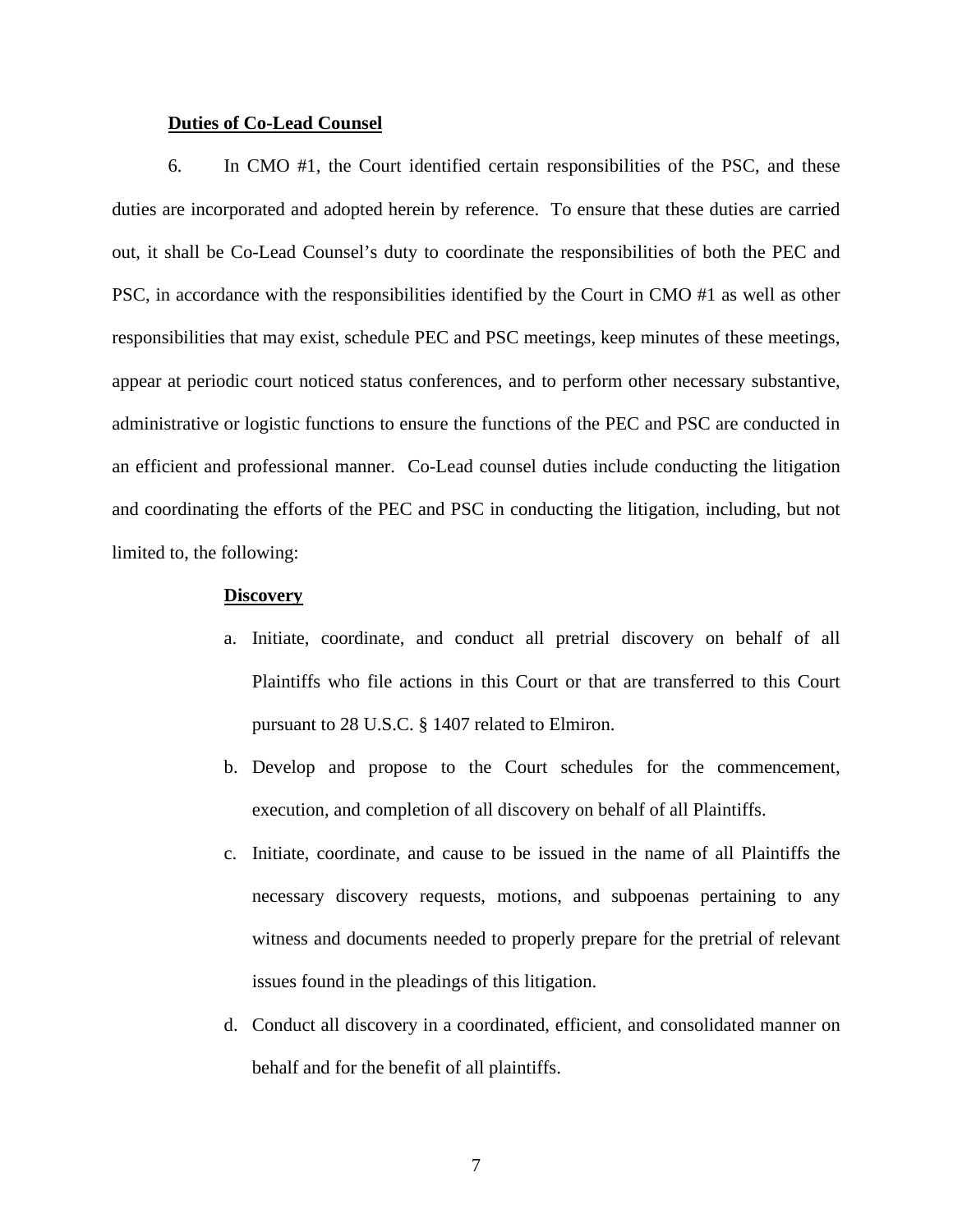#### **Conduct Motion Practice, Hearings and Meetings**

- e. Submit any motions presented to the Court on behalf of all Plaintiffs as well as oppose when necessary any motions submitted by the Defendant or third parties.
- f. Call meetings of counsel for plaintiffs for any appropriate purpose, including coordinating responses to questions of other parties or of the Court. Initiate proposals, suggestions, schedules, or joint briefs, and any other appropriate matter(s) pertaining to pretrial proceedings.
- g. Examine or designate other counsel to examine witnesses and introduce evidence at hearings on behalf of Plaintiffs.

#### **Contact with Defense Counsel**

- h. Initiate, coordinate and conduct the requisite meet and confers with Defendants, confer with Defendants regarding procedural matters, and negotiate and enter into stipulations with Defendants regarding this litigation.
- i. Explore or designate other counsel to explore, develop, and pursue settlement options with Defendants on behalf of Plaintiffs.

## **Oversight of the PEC and PSC**

- j. Call meetings of counsel for Plaintiffs for any appropriate purpose.
- k. Monitor the activities of the PEC, the PSC and other co-counsel to ensure that schedules are met and unnecessary expenditures of time and funds are avoided.

7. *Plaintiffs' Liaison Counsel.* The responsibilities of Plaintiffs' Liaison Counsel, certain of which were identified in CMO #1, shall be the following: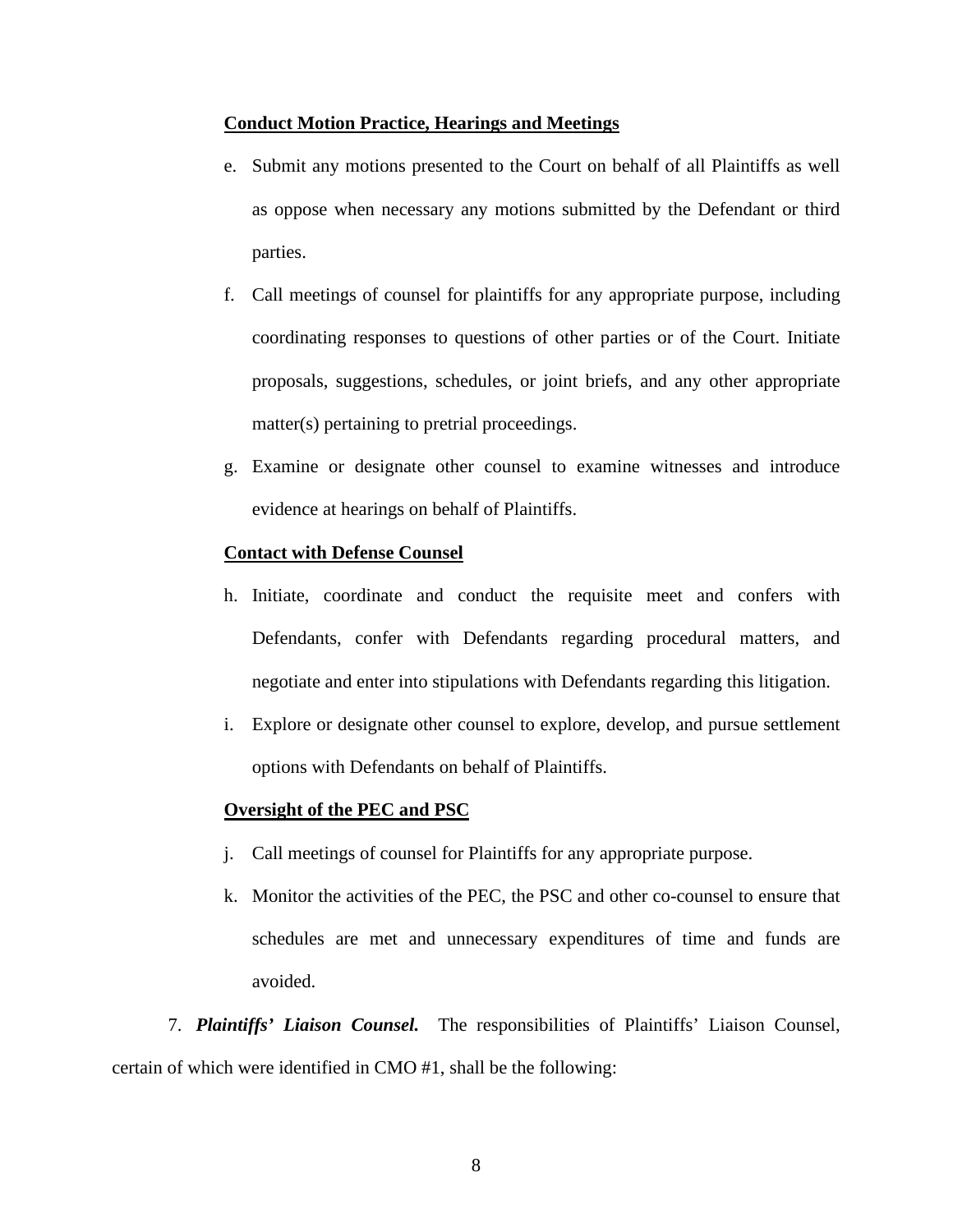- a. To serve as the recipient for all Court Orders;
- b. To coordinate services and filings;
- c. To maintain and distribute to co-counsel and to Defendant's Counsel an up-todate service list;
- d. To make herself available for any telephone conferences convened by the Court and to communicate the substance of any such conference to all other Plaintiffs' counsel;
- e. To receive and distribute pleadings, Orders, and motions;
- f. To maintain and make available to all Plaintiffs' counsel of record at reasonable hours a complete file of all documents served by or upon each party (except such documents as may be available at a document depository);
- g. To make themselves available for any telephone conferences convened by the Court and to communicate the substance of any such telephone conference to all other Plaintiffs' counsel;
- h. To carry out any and all duties identified by the Court in Case Management Order #1; and
- i. To carry out such other duties as the Court may Order.

8. All communications from Plaintiffs with the Court should be through Co-Lead Counsel or Liaison Counsel. If circumstances require direct correspondence with the Court by an individual counsel, copies of any said communications shall simultaneously be served upon Plaintiffs' Co-Lead Counsel and Liaison Counsel.